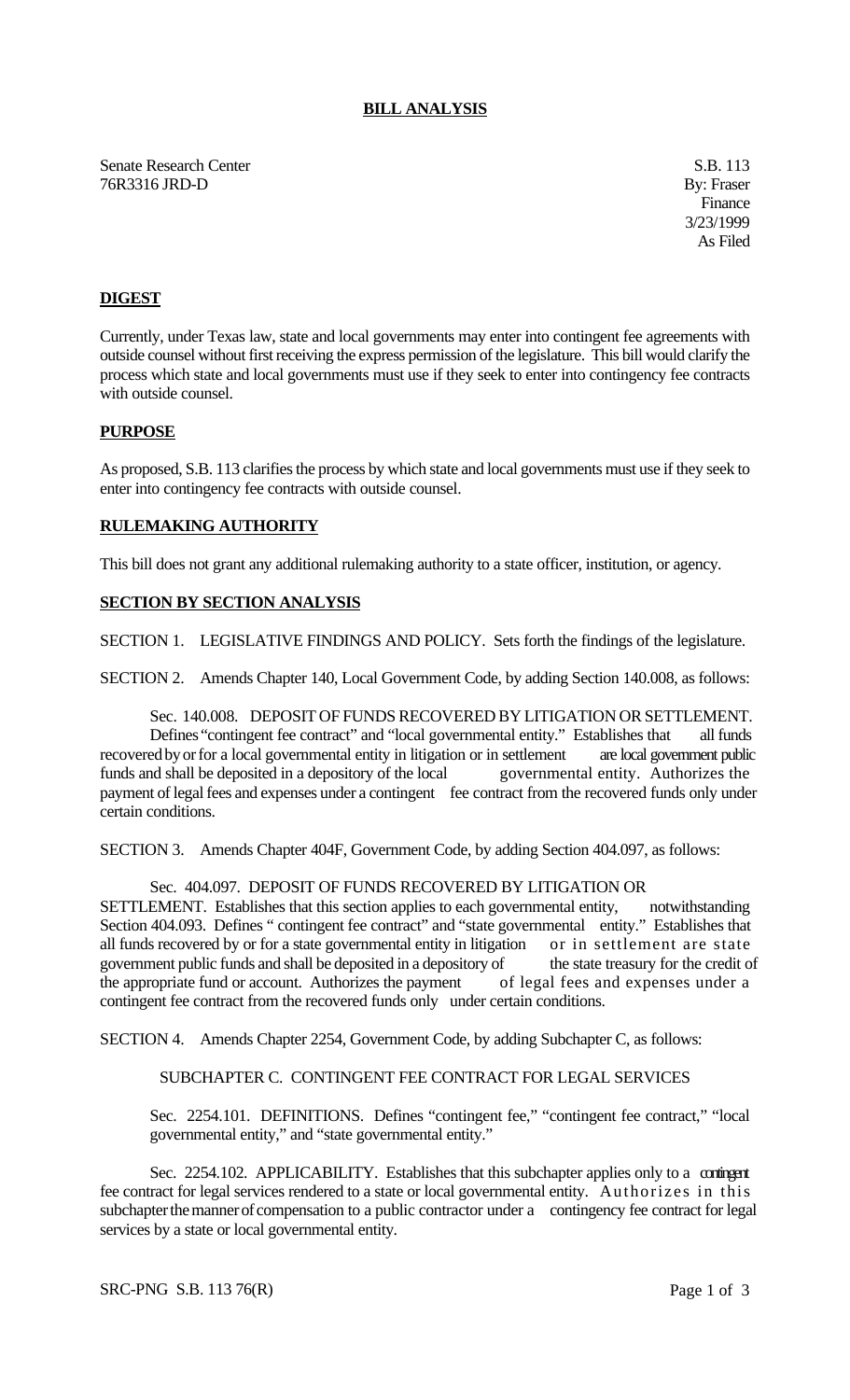Sec. 2254.103. CONTRACT APPROVAL; SIGNATURE. Authorizes a local governmental entity with authority to enter into a legal services contract to enter into a contingent fee contract only if the local governmental entity's governing body approves the contract and the approved contract is signed by the governing body's presiding officer. Authorizes a state governmental entity to enter into a contingent fee contract for legal services only if certain conditions have been met. Authorizes the attorney general to enter into a contingent fee contract for legal services only if the other referring governmental entity approves and signs the contract as stated in Subsection (b). Authorizes a state governmental entity, including the state, to enter into a contingent fee contract for legal services not covered by Subsection (b) or (c) only if the governor approves and signs the contract. Requires the governing body, elected or appointed officer, or governor, as appropriate, to make certain findings about the contract and the services provided before approving the contract. Requires a state

governmental entity, before entering into a contingent fee contract for legal services in which t h e estimated amount of recovery exceeds \$100,000, to notify, the governor, the lieutenant governor, and the Legislative Budget Board that the entity proposes to enter into the contract, to provide them copies of the proposed contract, and send them information demonstrating the conditions of Subsection (e) exist. Prohibits a state governmental entity from entering into the proposed contract unless the governor and the lieutenant governor, after consultation with the Legislative Budget Board, make certain findings about the contract. Establishes that a contract that does not meet the requirements set out in Subsection (f) is void.

#### Sec. 2254.104. TIME AND EXPENSE RECORDS REQUIRED; FINAL STATEMENT.

Requires the contract to require the contracting attorney or law firm keep current and complete time and expense records. Requires the contracted attorney or law firm to allow an authorized state governmental agent to inspect or obtain copies of the time and expense records at any time, under a contract with a state governmental entity. Requires the contracted attorney or law firm to allow an authorized local governmental agent to inspect or obtain copies of the time and expense records at any time, under a contract with a local governmental entity. Requires the contracted attorney or law firm to supply a final statement describing the final outcome of the matter, any recovery amount, the computation of the contingent fee, and the complete time and expense records required in Subsection (a). Establishes that all time and expense records required under this section are public

information subject to public disclosure. Authorizes information in the records to be withheld from the public under Section 552.103, if the chief legal officer or employee of the state or local governmental entity determines the withholding is necessary to protect the entity's strategy or position in pending or reasonably anticipated litigation.

Sec. 2254.105. CERTAIN GENERAL CONTRACT REQUIREMENTS. Requires the contingent fee contract for legal services to contain certain requirements.

# Sec. 2254.106. CONTRACT REQUIREMENTS: COMPUTATION OF CONTINGENT FEE; REIMBURSEMENT OF EXPENSES. Requires the contract to establish the hourly

rate for any attorney, law clerk, or paralegal who will perform legal services under the contract based upon the reasonable and customary rate for those services in that locality and for the type of work performed and on the relevant experience, demonstrated ability, and standard hourly billing rate work performed and on the relevant experience, demonstrated ability, and of the person performing the work. Establishes certain other guidelines for establishing rates for legal services to be performed. Requires the contract to establish a base fee with certain guidelines for its computation. Requires the contingent fee to be established by multiplying the base fee by a multiplier. Provides certain guidelines for establishing the multiplier, which may not exceed four, without prior legislative approval. Requires the contract to limit the contingent fee to a stated percentage of the recovery amount. Establishes certain guidelines for establishing the percentage, which may not exceed 35 percent, without prior legislative approval. Requires the contract to state that the

contingent fee will not exceed the lesser of the stated percentage or the amount computed under Subsections (a), (b), and (c). Authorizes the contract to provide certain other guidelines for the contingent fee contract. Establishes that this section does not apply to a contingent fee contract for legal services for certain expected small recovery amounts, except as provided under Section 2254.107. Establishes that this section does apply to any contingent fee contract for legal services where the actual recovery amount does exceed the limit established in Subsection (f). Establishes that this section does not apply to a contingent fee contract for legal services authorized under Section 6.30, Tax Code, for the recovery of delinquent taxes owed by persons to a local governmental entity.